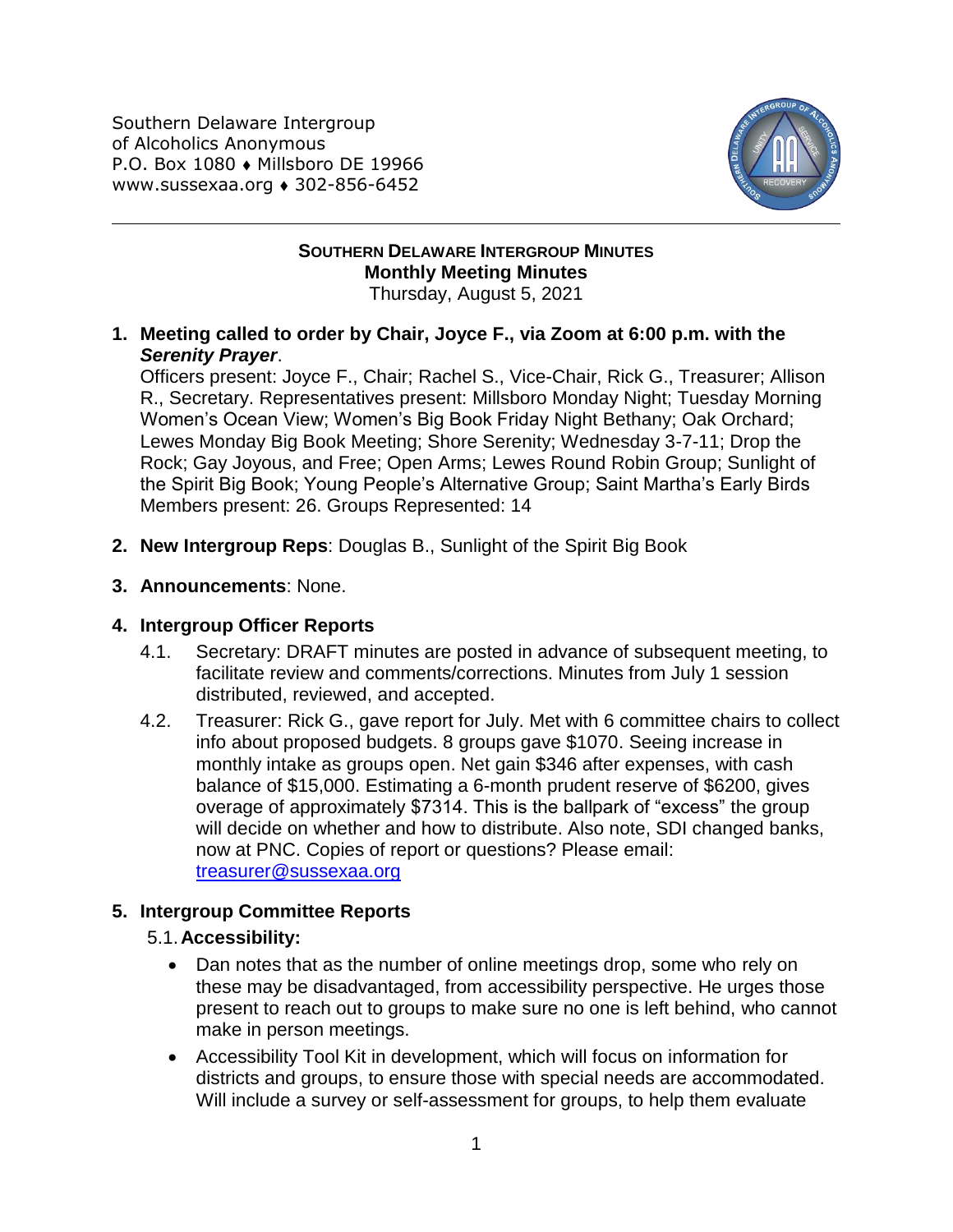how they are accommodating those with disabilities. This will be a living document. One group – Gay, Joyous, and Free – has set up a Zoom only meeting for these reasons. Discussion of what information is included in meeting lists, to address accessibility issues.

- Questions? [accessiblility@sussexaa.org](mailto:accessiblility@sussexaa.org)
- 5.2. **Answering Service:** Chair not present. Joyce gives summary report, noting calls were up 37% with 352 operator minutes and 109 calls, for total expense of \$253.
- 5.3. **Archives:** New chair not present.
- 5.4. **BTG/Treatment**: Dede notes a slow month for requests from Banyan. She has been reaching out to other rehabs and has Zoom presentations scheduled with several. For more information and volunteer forms, contact [btg@sussexaa.org.](mailto:btg@sussexaa.org)
- 5.5. **Corrections**: No chair. SDI received an email from Central Delaware Intergroup, indicating they were able to schedule meeting in Smyrna prison and inviting participants to it. Meeting Friday, 6:30 p.m., via Zoom. Text 302- 747-6079 if interested.
- 5.6. **Crest**: No report.
- 5.7. **CPC**
	- Paul, CPC chair, notes committee is looking for participation to help carry the message to professionals in the area. Young People's Alternative group will take meetings to Banyan for month of August. Looking for other home groups for October and beyond. Surrender to Win volunteered for November.
	- Banyan has become a great partnership, and we may want to take a second meeting in on Monday nights, if there is sufficient interest from groups willing to take this on. Please take call to home groups for commitment to bring meetings Wednesday evenings and to evaluate interest in Monday possibility.
	- Volunteers or questions? Email [cpc@sussexaa.org](mailto:cpc@sussexaa.org) or call Paul at 302-339-5379
- 5.8. **Liaison Area 12**: Need new Liaison.
- 5.9. **Literature**: No chair present. For literature needs, contact [literature@sussexaa.org.](mailto:literature@sussexaa.org.)
- 5.10. **PI**: Stacey reports we have a stock of Big Books and 12/12 that we're providing to groups at cost. We are prepared to share with not-for-profits, rehab centers, and other outlets without reimbursement as appropriate. Pamphlets are also in stock, and Stacey has a spreadsheet with locations. Looking for folks to deliver these to the community. For supply or magnets, contact PI chair at [pi@sussexaa.org.](mailto:pi@sussexaa.org)
- 5.11. **Special Events (reported at top of meeting, out of order)**: Eamon reports Bash at the Beach is set for Saturday, September 18 and tickets are available by emailing [irish4fish@gmail.com,](mailto:irish4fish@gmail.com) [events@sussexaa.org](mailto:events@sussexaa.org) or by calling Eamon: 571.242.2238.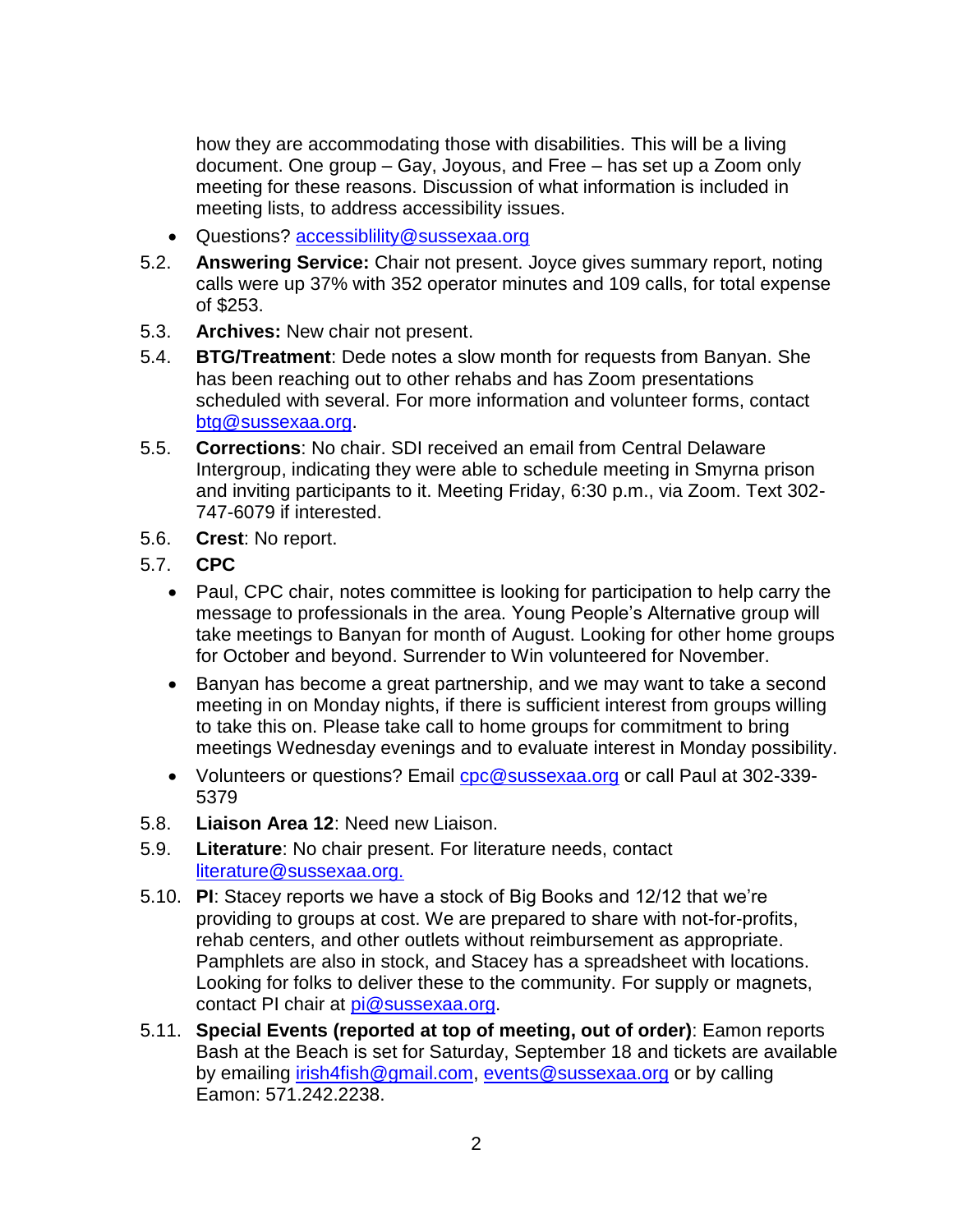- 5.12. **Website/Tech Committee**: Chair Susie reports 3095 unique visitors, up substantially, and requests representatives check the meeting list and provide updates with any changes to [support@sussexaa.org.](mailto:support@sussexaa.org)
- **6. Old Business**: Discussion of overage in coffers now and how that should be used/dispersed. Among ideas shared: (1) send  $\frac{1}{2}$  to GSO and other  $\frac{1}{2}$  to regional and area; (2) look at whether we are doing enough to carry the message locally in Sussex County, before dispersing to GSO, e.g., public information spots, posters, PSA etc.; (3) use funds to cover cost of climate-controlled storage for literature; (4) may want to rent and office for Intergroup. Other ideas? Email [Treasurer@sussexaa.org.](mailto:Treasurer@sussexaa.org)
- **7. New Business**: None.
- **8. Close**: Meeting Adjourned at 6:53 p.m. with recital of *Responsibility Declaration.*

Next Scheduled Meeting: **Thursday, September 2, 2021, at 6 p.m.**

Minutes respectfully submitted by Allison R., SDI Secretary Southern Delaware Intergroup of Alcoholics Anonymous P. O. Box 1080, Millsboro, DE 19966 www.sussexaa.org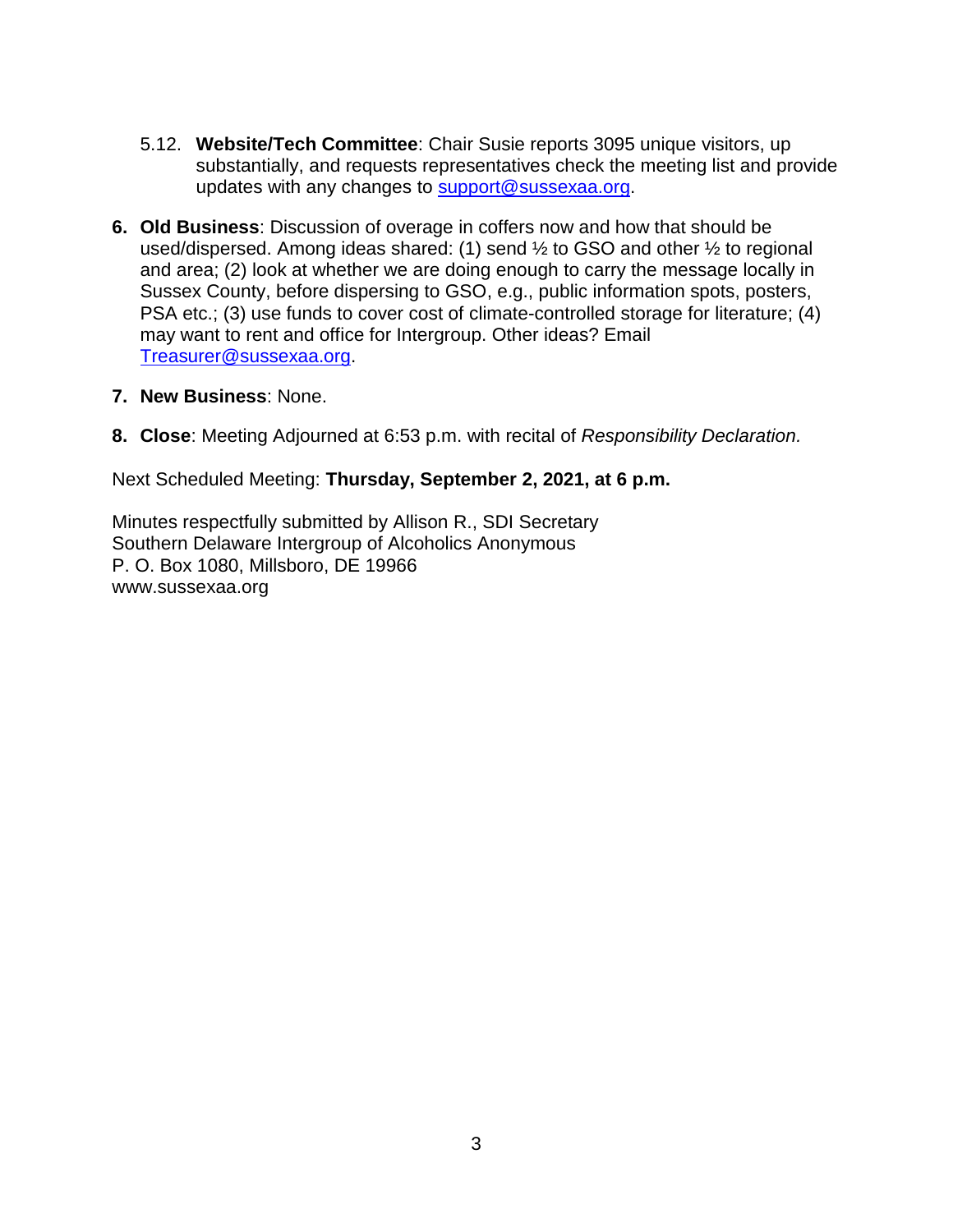### **Southern Delaware Intergroup (SDI) of Alcoholics Anonymous Website/Tech Committee Report for the Month of July 2021**

# **1. Statistics.**

| <b>Month</b>     | <b>Unique</b><br><b>Visitors</b> | # of Visits | <b>Pageviews</b> |
|------------------|----------------------------------|-------------|------------------|
| <b>July 2021</b> | 3,095                            | 7,440       | 18,529           |
| <b>June 2021</b> | 2,828                            | 6,780       | 17,641           |
| May 2021         | 2,294                            | 6,506       | 17,467           |
| April 2021       | 2,118                            | 6,254       | 17,033           |

# 2. **Meetings.** There are a total of **120**<sup>1</sup> **active meetings**. Breakdown is as follows:

- 1. **IN-PERSON**: Total of **89** in-person meetings.
	- **85 indoor meetings**
	- **4 outdoor meetings**
- 2. **ONLINE**. Total of **33** online meetings.

Lots of reshuffling during the month of July with meetings added, moving from online to in-person, and changes to formats.

### **Added seven new meetings**:

- 1. The Ripple Effect 6 & 7 Tuesdays at 7
- 2. Experience Strength and Hope Group (Saturday)
- 3. Gay Joyous and Free as Bill Sees it on Wednesday at 730
- 4. Lewes Round Robin Monday at 7
- 5. Sisters of Sobriety for Sunday at Dry Dock
- 6. Lewes Beach on Friday at 6 (replaces Shore Serenity)
- 7. Open Arms Saturday evening.
- **Reinstated nine meetings**: Reinstated Frankford Thursday night, Laurel Chapter Group (at new location), and seven Seaside Angola at Dry Dock meetings.
- **Five meetings changed from online to in-person**: Gay, Joyous, Free, Roxanna Step Group (Tuesday), As Bill Sees It (Epworth), Wednesday Beginners, and Shore Serenity.
- **Discontinued Meeting**: Shore Serenity Beach meeting.
- **Other Changes**: Many meetings have removed restrictions.
- 3. **Email.** support@sussexaa.org fielded 230 emails in July. The bulk of emails were divided between changes to meetings and newcomers seeking help.

# 4. **Website**.

- August News: In draft format, ready to be posted pending approval.
- Lots of major rework on the meeting listing user interface.

<sup>————————————————————&</sup>lt;br><sup>1</sup> There are two hybrid meetings. Note these numbers are reflected in the in-person total and the online total.